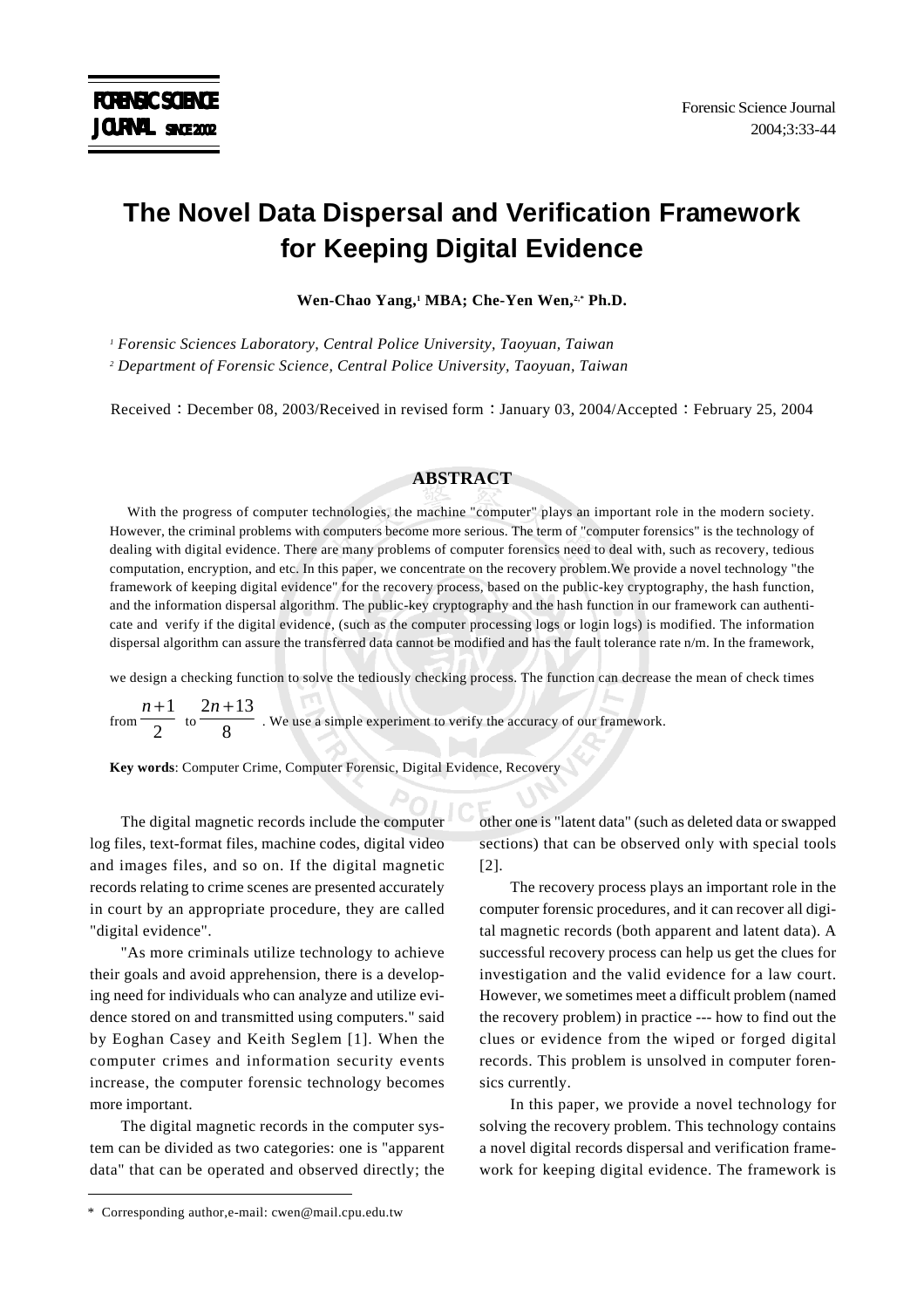based on the public-key cryptography, hash function and information dispersal techniques. RSA is a well-known algorithm for authenticating the digital records. RSA (for public-key cryptography) [3] and SECURE HASH STANDARD-1 (SHA-1; hash function)[4] can encrypt and verify the digital records without modification and illegal access; in other words, they can assure the admissibility of the digital evidence by Federal Rules of Evidence 803 [5]  $& 902$  [6]. In this paper, we use RSA (with the public-key of the police department) and SHA-1 to convert the digital magnetic records into digital evidence and verify the evidence, respectively. The information dispersal algorithm (IDA) is used to backup the digital evidence for assuring the data available. It is also used to "secret sharing".

# **Methods**

In this section, we will summarize techniques used in our framework, including the public-key cryptography, hash function, and secret sharing algorithm.

## *The framework of keeping digital evidence*

Our framework is illustrated in Fig.1, and summarized as follows:

Assume low data is *Logi*,

# **The production procedure:**

1. To use the SHA-1 hash function and XOR operator:

$$
Log_{i}, H_{\rm SHA-1}(Log_{i}), XOR(H_{\rm SHA-1}(Log_{i-1}), H_{\rm SHA-1}(Log_{i})) \qquad (1)
$$

2. To use the RSA encrypt with the police department public key, Kpub-cid, we get Ed<sub>i</sub> (Encrypt Data):

$$
Ed_i = E_{K_{pub-cid}}(Log_i, H_{SHA-1}(Log_i)), XOR(H_{SHA-1}(Log_{i-1}), H_{SHA-1}(Log_i))
$$
(2)

3. To disperse with IDA (assume disperse to *n* pieces and get *m* can reconstruct, thus the vectors denotes ), then get n Ceils:

$$
\{time_i, vector_{ij}, IDA(Ed_i), H_{SHA-1}(time_i, vector_{ij}, IDA(Ed_i))\},\tag{3}
$$

# **The acquirement and testify procedure:**

1. To get more than m Ceils and verify the Ceils if been modified?

We compare the  $NewHash_{ij}$  (time<sub>i</sub>, vector<sub>ii</sub>,  $IDA(Ed_i)$ ) with  $H_{SHA-1}$  (time<sub>i</sub>, vector<sub>ii</sub>,  $IDA(Ed_i)$ )

2. To choose not been modified *m* Ceils to reconstruct  $Ed_i$  (IDA<sup>-1</sup>), then we get  $Ed_i$ 

$$
Ed_{i} = E_{K_{pub-cid}}(Log_{i}, H_{SHA-1}(Log_{i})), XOR(H_{SHA-1}(Log_{i-1}), H_{SHA-1}(Log_{i}))
$$
(4)

- 3. According the XOR value, forensic examiners can verify two Logs with Privacy-Key in a time XOR check process.
- 4. After find out the modified  $Log_k$ , forensic examiners can decrypt  $Ed_k$  with Privacy-Key and use the original  $Log_k$ to investigate.

We use Fig.2 as an example to explain the check process in our framework.

Assume we have the *n* rows log data and make sure the criminal offense has been recorded in one row, which has been forged (or wipe) as soon as (as Fig. 2). In the traditional way, we can just verify one row at each time (from the

*n*th row to the first row), and the expected value of all check times is

Our check process can verify two rows in each check time (from the *n*th row to the first row). The check times can be estimated in two cases:

(1) If the *n* is odd number, the expected value of all check times is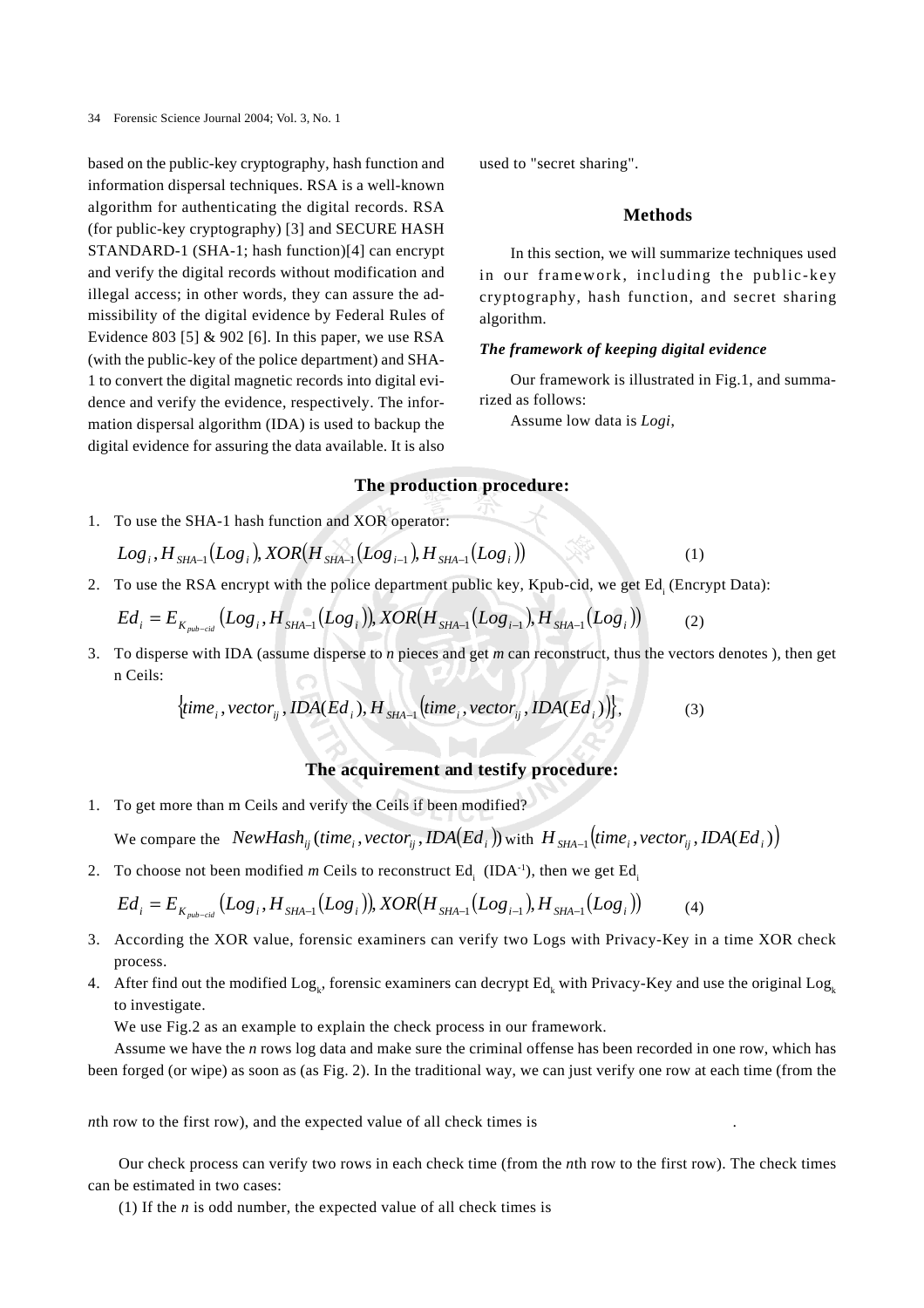$\mathcal{L}$ 

$$
\left\{ (0+2) \times \frac{1}{\left(\frac{n-1}{2}+1\right)} + (1+2) \times \frac{1}{\left(\frac{n-1}{2}+1\right)} + \dots + \left[\frac{(n-1)}{2}+2\right] \times \frac{1}{\left(\frac{n-1}{2}+1\right)} \right\}
$$

4 7 2 1  $2 \times \frac{1}{2}$ 2 1 2  $2+\frac{(n+3)}{2} \times \frac{n+1}{2} \div 2 \times \frac{1}{n+1} \Rightarrow \frac{n+1}{n+1}$ + × ⎭  $\left\{ \right\}$  $\vert$  $\overline{\mathcal{L}}$ ⎨  $\sqrt{2}$  $\left[2+\frac{(n+3)}{2}\right] \times \frac{n+1}{2}$  $\Rightarrow \left\{ \left[ 2 + \frac{(n+3)}{2} \right] \times \frac{n+1}{2} \div 2 \right\} \times \frac{1}{n+1} \Rightarrow \frac{n}{2}$ *n*  $n+3)$ , n .Since the "first check" (to check the *n*th row) and the "last

check" (to find out which row is the forged row in the two rows, where we discover the error) must be executed, we add "2" at each item.

(2) If the *n* is even number, the expected value is

$$
\left\{ (0+2) \times \frac{1}{\left(\frac{n}{2}+1\right)} + (1+2) \times \frac{1}{\left(\frac{n}{2}+1\right)} + \dots + \left(\frac{n-2}{2}+2\right) \times \frac{1}{\left(\frac{n}{2}+1\right)} + \left(\frac{n}{2}+1\right) \times \frac{1}{\left(\frac{n}{2}+1\right)} \right\}
$$
  

$$
\Rightarrow \left\{ \left(2 + \frac{n+2}{2}\right) \times \frac{n+2}{2} + 2 \right\} \times \frac{1}{\frac{n+2}{2}} \Rightarrow \frac{n+6}{4}
$$

From (1) and (2), we obtain the expected value of all check times as .

$$
\left(\frac{n+7}{4} + \frac{n+6}{4}\right) \div 2 \Rightarrow \frac{2n+13}{8}
$$

We can reduce the expected value of all check times from *n* +1  $\frac{10}{8}$  $2n + 13$ in the check process.

#### *Public-key Cryptography*

 $\sqrt{ }$ 

In the proposed framework, we apply the publickey cryptography with the public-key of the police department to convert the digital magnetic records into digital evidence. In the process, we can obtain the chain of custody and admission of the converted digital evidence.

The public-key cryptography includes two parts: encrypting data with the public key and decrypting the encrypted data with the pair privacy key. We can encrypt the system log with the public key of the police department or the third authentic institution, and be sure the data cannot be modified by anyone without the privacy key.

Up to now, the public-key cryptography has two most popular algorithms: RSA and Elliptic Curve Cryptography (ECC). They have been used in electronic commercial products for years. Since the RSA algorithm is mature, we choose it in our framework.

The RSA algorithm is based upon the Fermat's and Euler's theorems [3,7]:

#### (1) Fermat's theorem

If *p* is prime and *a* is a positive integer not divisible by *p*, then

$$
a^{p-1} \equiv 1 \bmod p \tag{5}
$$

(2) Euler's theorem

For every *a* and *n* that are relatively prime

 $a^{\phi(n)} \equiv 1 \mod n$  (6) The RSA algorithm can be summarized as follows: We first choose two primes, *p* and *q*, and compute  $n = pq$ . (7)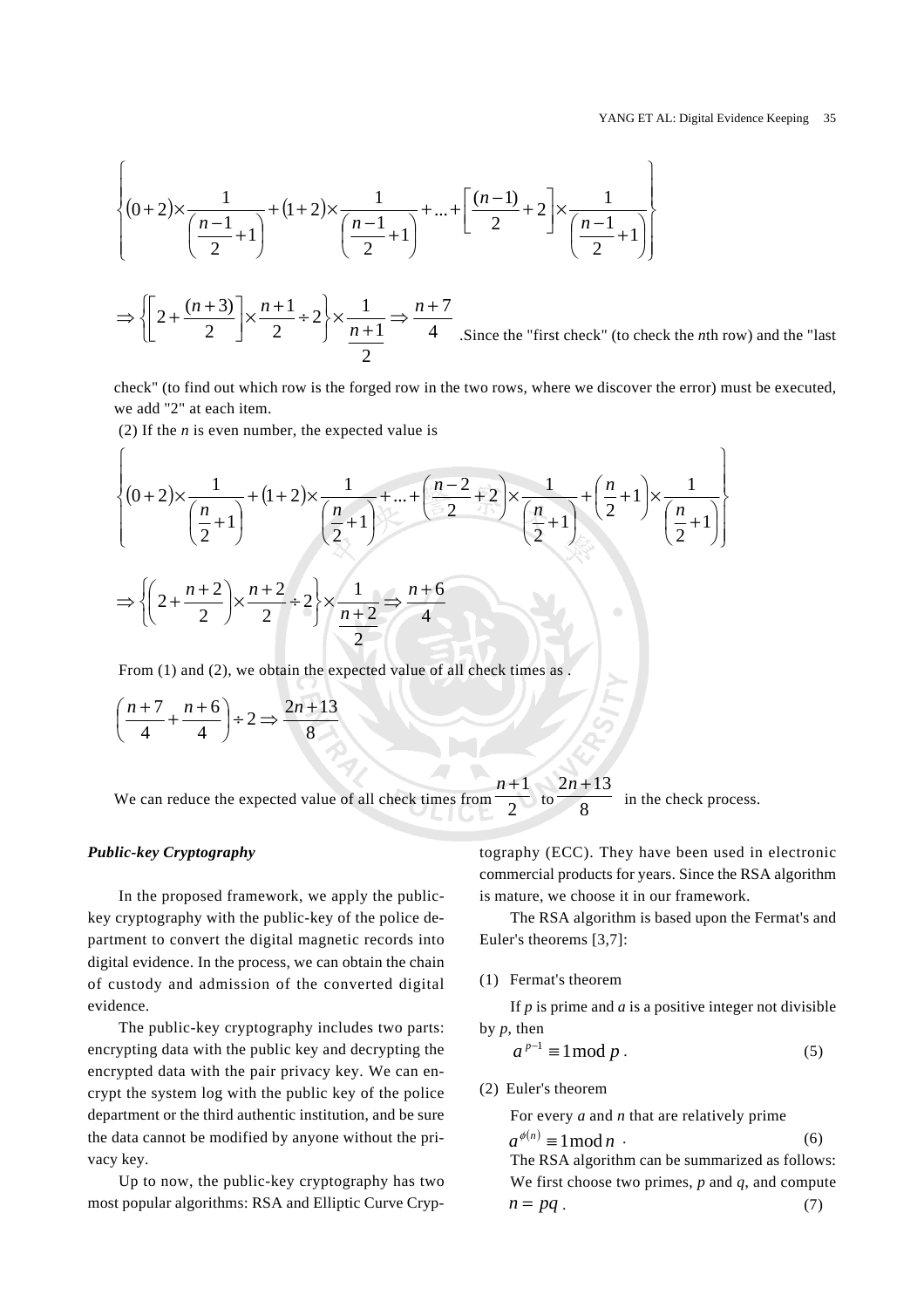We randomly choose the encryption key, *e*, such that *e* and  $(p-1)(q-1)$  are relatively primes. Finally, we use the Euclidean algorithm to compute the decryption key, *d*, such as

.  $(8)$ 

The numbers *e* and *n* are the public keys; the numbers *e* and *d* are the privacy keys.

To encrypt a message *m*, we first divide it into numerical blocks (smaller than *n*). The encrypted message, *c*, will be made up of similar size messages blocks, *ci*. The encryption formula is

$$
c_i = m_i^e \mod n \tag{9}
$$

To decrypt an encrypted message, we take each encrypted block *ci* and compute

 $m_i = c_i^d \mod n$  (10)

By the Fermat's and Euler's theorems (all mod *n*), we can obtain  $\sim$ 

$$
c_i^d = (m_i^e)^d = m_i^{ed} = m_i^{k(p-1)(q-1)+1}
$$
  
=  $m_i m_i^{k(p-1)(q-1)} = m_i * 1 = m_i$  (11)

## *Hash Function*

We use the hash function and XOR operator to make sure that the digital evidence is not modified, or we can quickly find out if they are modified.

The hash function is designed to be a one-way function, and used for authentication or error-detection. It accepts a variable-size message *m* as the input and produces a fix-size hash code *H(m)*, sometimes called a message digest, as the output. The hash code is a function with the bit message, and it provides a capability for error-detection: any change to any bit or bits in the message will result in a change to the hash code.

As the public-key cryptography, the hash function has various kinds of algorithms that have been applied in electronic commercial products. MD5, SHA-1, and RIPEMD-160, are most popular hash algorithms. Because MD5 is highly vulnerable to the brute-force attack and RIPEMD-160 needs tedious computation, we choose the SHA-1 hash function in our framework.

SHA was developed by the National Institute of Standards and Technology (NIST) and published as a federal information processing standard (FIPS PUB 180) in 1993. A revised version was issued as FIPS PUB 180- 1 in 1995 and is generally referred to as SHA-1 [3,8].

SHA-1 takes a message with a maximum length of less than  $2^{64}$  bits as input and a 160-bit message digest as output. The input is processed in 512-bit blocks. The overall processing of a message is shown in Fig. 3 The processing consists of the following steps [8]:

Step 1: Append padding bits.

The message is padding so that its length is congruent to 448 modulo 512 (448 mod 512). Therefore the numbers of padding bits is in the range of 1 to 512. **Step 2:** Append length

A block of 64 bits, as an unsigned 64-bit integer, is appended to the message.

#### **Step 3:** Initialize MD buffer

A 160-bit buffer is used to hold intermediate and final results of the hash function. The buffer can be presented as five 32-bit registers (A, B, C, D, E). These registers are initialized to the following 32-bit integer (base 16):

$$
A = 67452301
$$
  
B=E F C D A B 8 9  
C = 98 B A D C F E  
D = 10325476  
E = C3 D2 E 1 F 0

**Initial Value (IV)**

**Step 4:** Process message in 512-bit blocks.

The kernel of the algorithm, illustrated in Fig.4, is a module that consists of four rounds of processing of 20 steps. The four rounds have a similar structure, but each one uses a different primitive logical function  $(f_1, f_2)$  $f_2$ ,  $f_3$ , and  $f_4$  in Fig.4).

Each round also makes use of an additive constant  $K_t$  in hexadecimal and decimal:

| Step Number        | Hexadecimal             | Take Integer Part of        |
|--------------------|-------------------------|-----------------------------|
| $0 \leq t \leq 19$ | $K = 5A827999$          | $12^{30} \times \sqrt{2}1$  |
| 20 < t < 39        | $K = 6 E D 9 E B A 1$   | $12^{30} \times \sqrt{3}1$  |
| $40 \le t \le 59$  | $K_i = 8 F 1 B B C D C$ | $12^{30} \times \sqrt{5}$ 1 |
| $60 \le t \le 79$  | $K = C A 6 2 C 1 D 6$   | $12^{30} \times \sqrt{101}$ |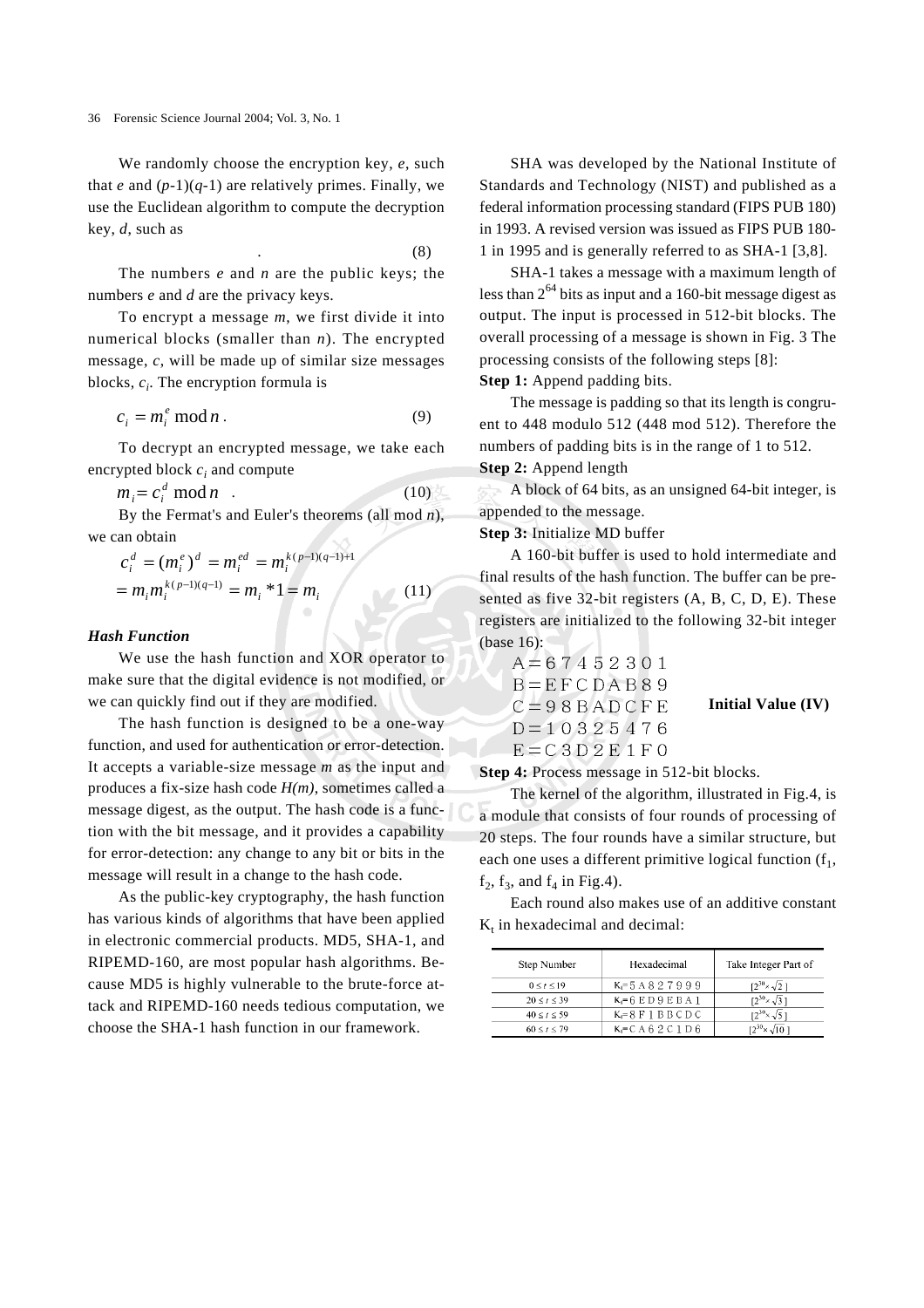#### **Step 5:** Output.

After all *L* 512-bit blocks have been processed, the output from the *L*th stage is the 160-bit message digest. We can summarize the operator of SHA-1 as follows:

| CV <sub>0</sub> | $=$ IV                                                                                                                      |
|-----------------|-----------------------------------------------------------------------------------------------------------------------------|
| $CVi+1$         | $=$ SUM_ADD32 (CVi, ABCDEi)                                                                                                 |
| <b>MD</b>       | $=$ CVL                                                                                                                     |
| Where           |                                                                                                                             |
| IV              | $=$ initial value of the ABCDE buffer, defined in step 3.                                                                   |
| ABCDE.          | the output of the last round of processing of the <i>i</i> th message block                                                 |
| L               | the number of 512-bit blocks in the message                                                                                 |
| SUM_ADD32       | $=$ Addition modulo 232 performed separately on each word of the pair of inputs; the                                        |
|                 | ABCDE <sub>i</sub> exchange formula as follow: ( $\boxplus$ is addition modulo $2^{32}$ , f <sub>i</sub> is defined in Fig. |
|                 | 4, S <sup>k</sup> means circular left shift (rotation) of the 32-bit argument by k bits, $W_i$ is a 32-bit                  |
|                 | word defined in Fig.4, $K_i$ is an additive constant, as defined previously)                                                |
|                 | $A \leftarrow$ E if $(i, B, C, D) \boxplus S^5(A) \boxplus W_i \boxplus K_i$                                                |
|                 | $B \leftarrow A$                                                                                                            |
|                 | $C \leftarrow S^{30}(B)$                                                                                                    |
|                 | $D \leftarrow C$                                                                                                            |
|                 | $E \leftarrow D$                                                                                                            |
| MD              | final message digest value                                                                                                  |
|                 | <b>Santa</b>                                                                                                                |

## *Information Dispersal Algorithm (IDA)*

In practice, we use the information dispersal algorithm to backup the digital evidence in other computers or storage devices through the LAN. The IDA technique can not only backup the digital evidence but help us to reduce the network transfer rate. We summarize IDA as follows [9]:

IDA separate a file *F* (length  $L = |F|$ ) into *n* pieces  $F_i$  (ength  $|F_i| = |L/m|$ ),  $1 \le i \le n$ , and every *m* pieces suffice for reconstructing *F*. The sum of the lengths  $|F_i|$ is  $\lfloor L/m \rfloor$ <sup>\*</sup>*n*.

Choose an appropriate integer m so that  $n = m + k$ satisfies  $n/m \leq 1+\varepsilon$  for a specified  $\varepsilon > 0$ . Choose n vectors  $a_i = (a_{i1}, \dots, a_{im})$  the finite field  $Z_p^m$  (p means a prime), $1 \le i \le n$ , such that every subset of *m* different vectors are linearly independent. Alternatively, it is reasonable for us to assume that any randomly chosen subsets of m vectors in  $\{a_i, ..., a_n\}$  are linearly independent

The file  $F$  (length =  $N$ ) is segmented into sequences (if there are *k* sequences) of length *m* (if the length of last sequence is less than *m*, we pad 0's to it),

.

$$
F = (b_1, ..., b_m), (b_{m+1}, ..., b_{2m}), ..., (b_{(k-1)m+1}, ..., b_N).
$$
\n(12)  
\nLet  $S_1 = (b_1, ..., b_m)$  and  $F_i = c_{i1}, c_{i2}, ..., c_{i\lceil N/m \rceil}$ ,  
\nfor  $i = 1, ..., n$ ,

where  $c_{ik} = a_i \cdot S_k = a_{i1} \cdot b_{(k-1)m+1} + ... + a_{im} \cdot b_{km}$ , it follows that  $|F_i| = \lfloor N/m \rfloor$ . If *m* pieces of *F*,  $F_1$ ,..., $F_m$ , are given, we can reconstruct *F*. Let  $A = (a_{ij})_{1 \le i \le m}$  be the  $m \times m$  matrix

which ith row is  $a_i$ , we can obtain

$$
A \cdot \begin{bmatrix} b_1 \\ \vdots \\ b_m \end{bmatrix} = \begin{bmatrix} c_{11} \\ \vdots \\ c_{m1} \end{bmatrix}, \tag{13}
$$

or

$$
\begin{bmatrix} b_1 \\ \vdots \\ b_m \end{bmatrix} = A^{-1} \cdot \begin{bmatrix} c_{11} \\ \vdots \\ c_{m1} \end{bmatrix} . \tag{14}
$$

If the ith row of A<sup>-1</sup> is  $(\alpha_1, \ldots, \alpha_m)$ , then in general, for  $1 \leq k \leq \lceil N/m \rceil$ ,

 $b_i = \alpha_{i1} c_{1k} + ... + \alpha_{im} c_{mk}$ ,  $1 \le j \le N$ ,

where  $i = j \mod m$ ,  $k = \lceil j/m \rceil$  (here we take the residues to be 1,...,*m*).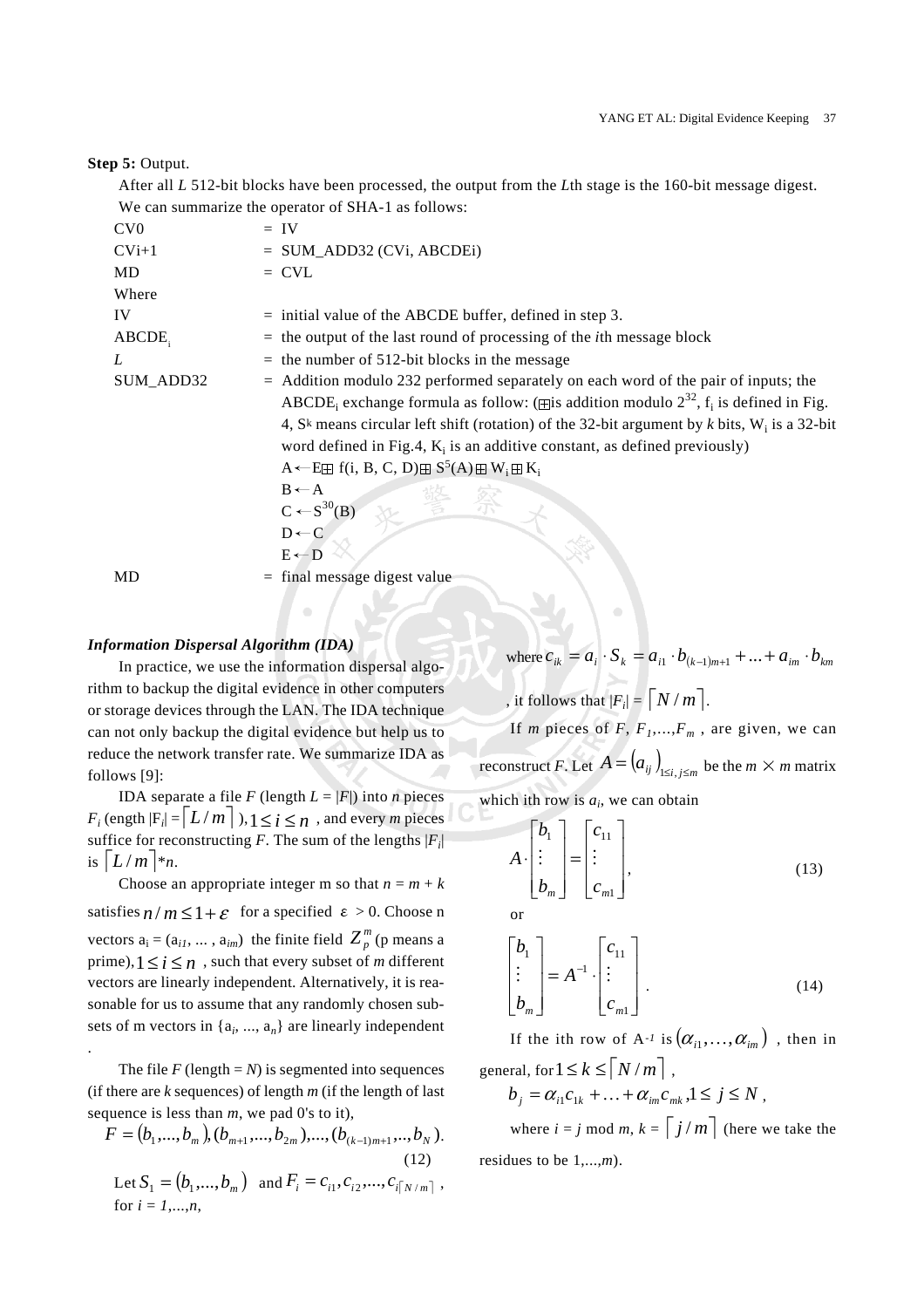## **Experiment Results**

In order to see the capability of the proposed framework, we use Fig.5 as an example. Fig.5 is an experiment without encryption and hash processes. We disperse the message to 5 ceils. An original message (192. 168.100.100 19/Sep/2003:02:28:23 GET /c/winnt/system32/cmd.exe?/c+dir HTTP/1.0 404 296) is the illegal access fictitious log of IIS, the restored message is the same one. From the experimental result, we only need any three ceils to restore the original message back.

## **Discussion**

In this paper, we proposed a novel digital data dispersal and verification framework for keeping the digital evidence. The framework is design for solving the recovery and tedious computation problem, besides it has three advantages: security, reliability, and flexibility. The most important feature is that our framework doesn't need any new hardware devices or update any network topology.

With our framework, the digital data can become digital evidence and have  $\lceil n/m \rceil$  fault-tolerance rate. Besides it can help forensic examiners to reduce the mean

of check times from  $\frac{1}{2}$ *n* +1  $\frac{10}{8}$ 2*n* +13 . The computer

system with our framework can assure the dispersal data integral and fault tolerance. By using the public-key encryption with the public key provided by the police department or the third authentic institution, the digital magnetic data have the admissibility in Federal law to be the digital evidence.

Although this method provides a good solution for the recovery problem, there are still some extended questions need to be dealt with, for example, how to reduce the overhead of the network traffic and the performance of storage devices? How can we combine this method with the general database systems (like MS SQL Server or Oracle Database)? We will work on them in the future work.

## **References**

- 1. Eoghen C. Handbook of Computer Crime Investigation. Academic Press, 2002.
- 2. Eoghan C. Digital Evidence and Computer Crime. Academic Press, 2000.
- 3. Rivest R.L., Shamir A., and Adleman L. A Method for Obtaining Digital Signatures and Public-Key Cryptosystems. Communications of the ACM 1978; 21(2):120-6.
- 4. Federal Information Processing Standards. SE-CURE HASH STANDARD (SHA). FIPS PUB 180- 1, 1993.
- 5. Federal Rules of Evidence 803, Hearsay Exceptions; Availability of Declarant Immaterial, Data from http:/ /www.law.cornell.edu/rules/fre/C902.html, Date 2003/12/02.
- 6. Federal Rules of Evidence 902, Self-authentication, Data from http://www.law.cornell.edu/rules/fre/ C902.html, Date 2003/12/02.
- 7. Bruce S. Applied Cryptography. 2nd ed. John Wiley & Sons, 1996.
- 8. William S. Cryptography and Network Security: Principles and Practices. 2nd ed. Prentice Hall International, 1999.
- 9. Michael O.R. Efficient Dispersal of Information for Security, Load Balancing, and Fault Tolerance. Journal of ACM 1989:36(2):335-48.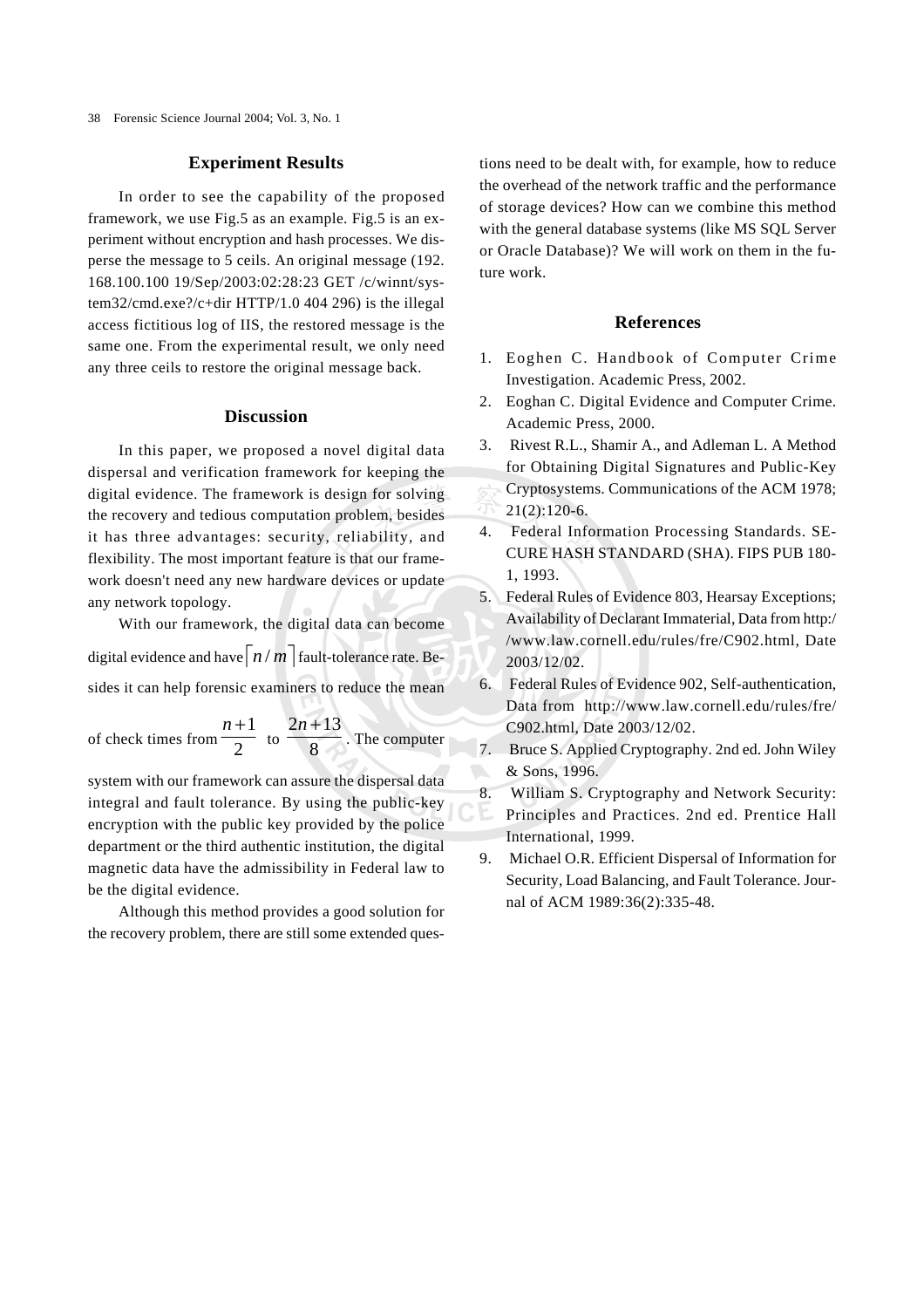

**Figure Caption**

**Fig. 1** The framework of keeping digital evidence.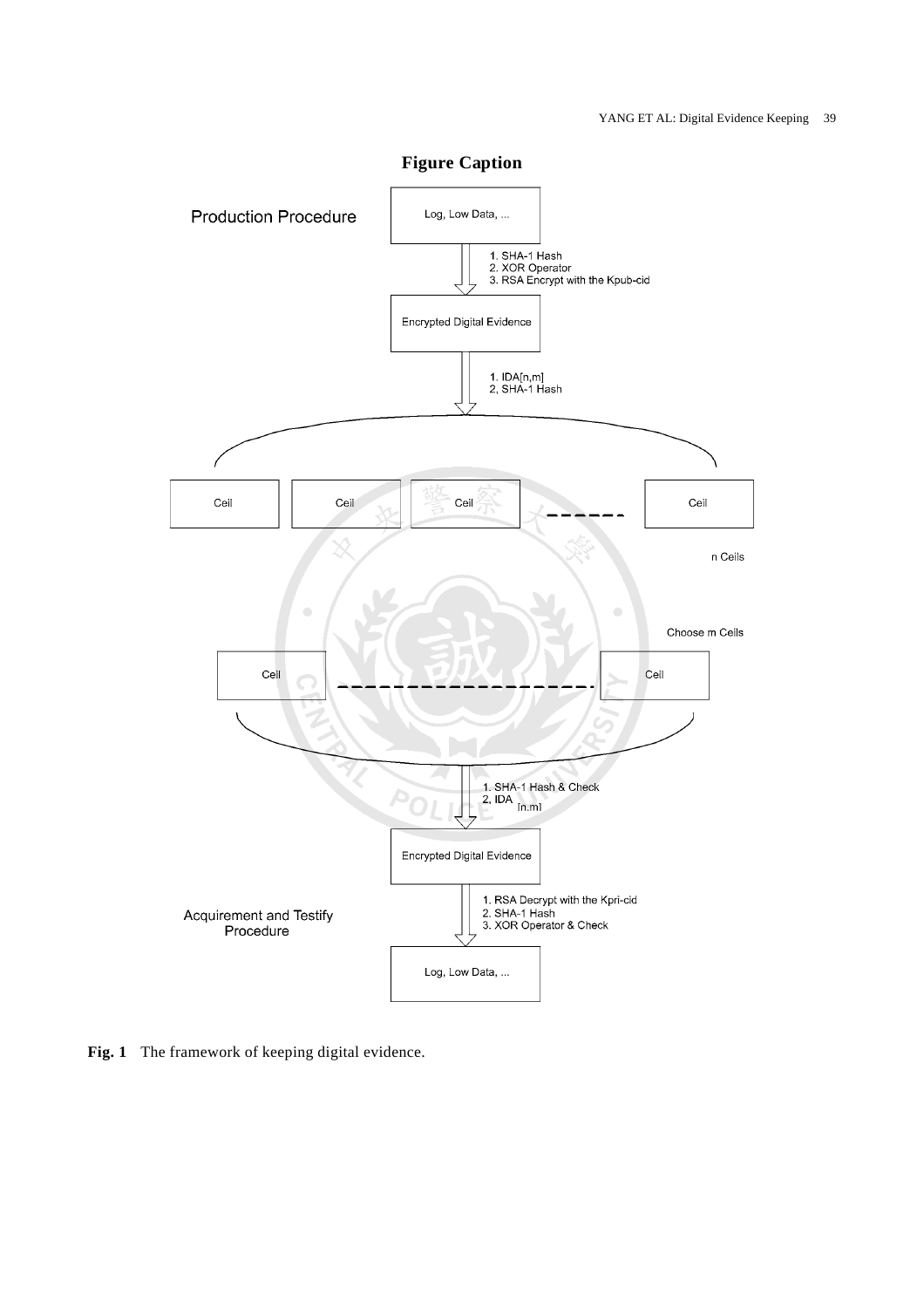#### 40 Forensic Science Journal 2004; Vol. 3, No. 1

XOR check process example



**Fig. 2** The XOR check process example (The process can be used to verify  $log_{1.2}$ ,  $log_{1.1}$  at the same time). Assume the hacker or offender commits at time<sub>i-1</sub>, the  $log_{i-1}$  will record some criminal offense. During the time<sub>i-1</sub> to time<sub>i</sub>, the hacker or offender finishes his criminal offense, and wipes the  $log_{11}$ , then logout.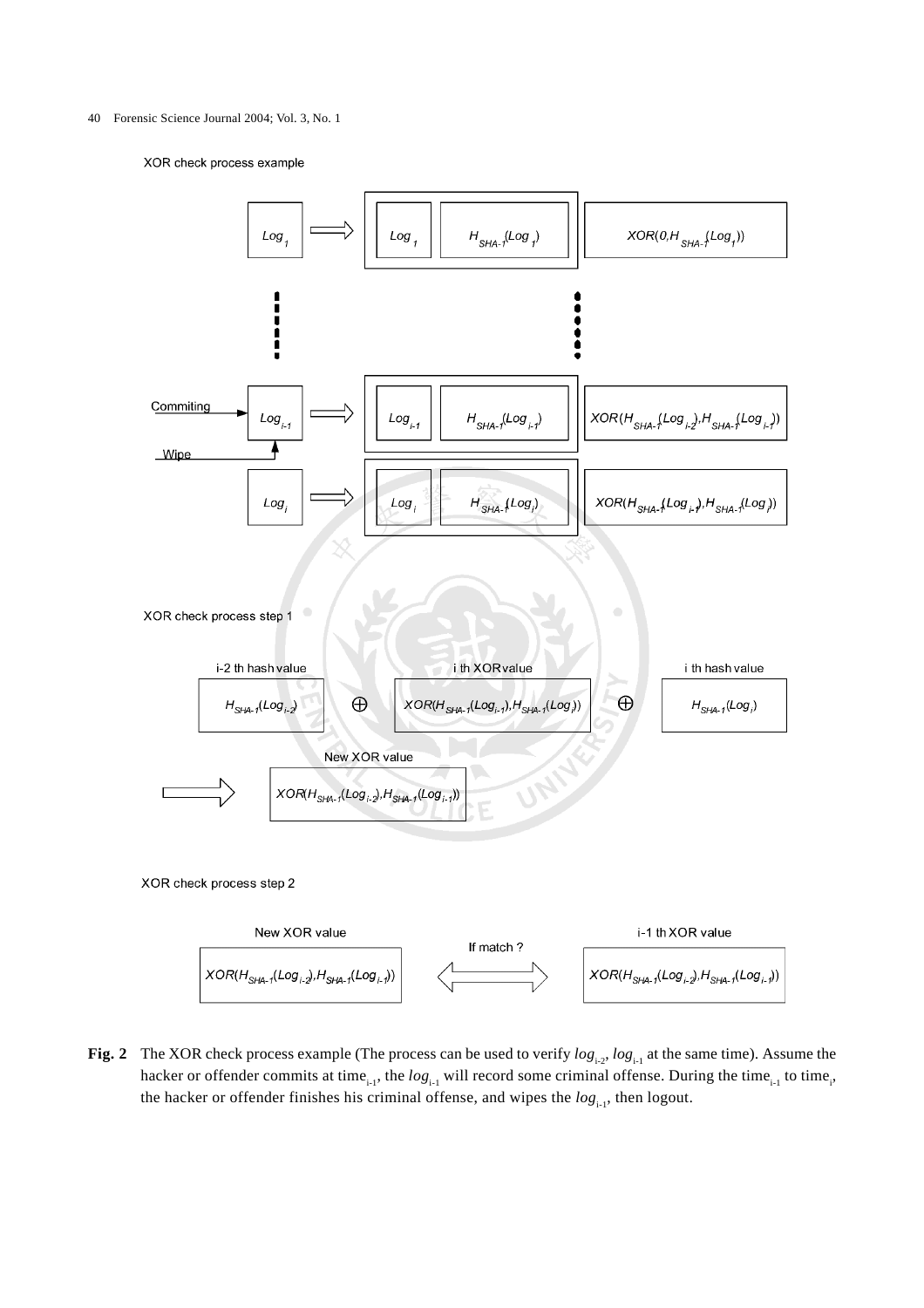

ó

UNITED

É

J

**Fig. 3** The SHA-1 overall process of a message.

**REACTED**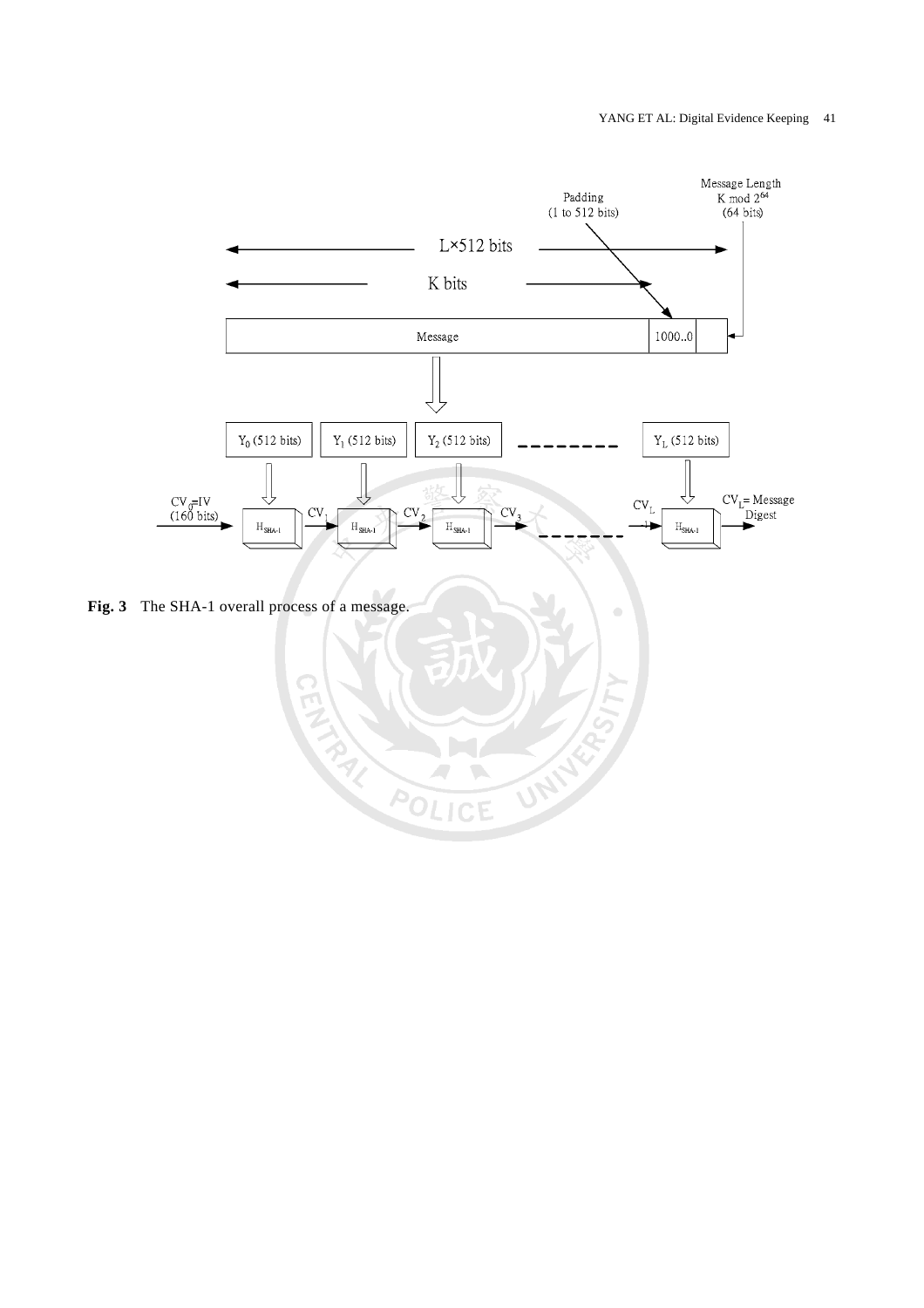#### 42 Forensic Science Journal 2004; Vol. 3, No. 1



**Fig. 4** The SHA-1 process of a single 512-bit block (SHA-1 compression function). A, B, C, D, E =the five words of the buffer

| . |  |  |                                 |  |  |  |  |  |  |
|---|--|--|---------------------------------|--|--|--|--|--|--|
|   |  |  | =step number $0 \le t \le 79$ ; |  |  |  |  |  |  |

|  |  |  |  |  |  | f1, f2, f3, f4 = f(t, B, C, D); primitive logical function for step t, is defined as follow: |  |  |  |  |
|--|--|--|--|--|--|----------------------------------------------------------------------------------------------|--|--|--|--|
|  |  |  |  |  |  |                                                                                              |  |  |  |  |

| <b>Step</b>        | <b>Function Name</b>  | <b>Function Value</b>                              |
|--------------------|-----------------------|----------------------------------------------------|
| $0 \leq t \leq 19$ | $f_1 = f(t, B, C, D)$ | $(B \wedge C)$ $\vee$ $(B \wedge D)$               |
| $20 \le t \le 39$  | $f_2 = f(t, B, C, D)$ | $B \oplus C \oplus D$                              |
| $40 \le t \le 59$  | $f_3 = f(t, B, C, D)$ | $(B \wedge C) \vee (B \wedge D) \vee (C \wedge D)$ |
| $60 \le t \le 79$  | $f_4 = f(t, B, C, D)$ | $B \oplus C \oplus D$                              |

Note: The logical operators (AND, OR, XOR) are represented by the symbols  $(\wedge, \vee, \oplus)$ 

 $K_t$  =an addition constant; four distinct values are used, as defined previously

W<sub>t</sub> =if ,  $0 \le t \le 15$ , W<sub>t</sub> = 16t, 16t+1, 16t+2, ..., 16t+15 bit of Y<sub>i</sub>

else,  $W_t = S-1(W_{t-16} \oplus W_{t-14} \oplus W_{t-8} \oplus W_{t-3})$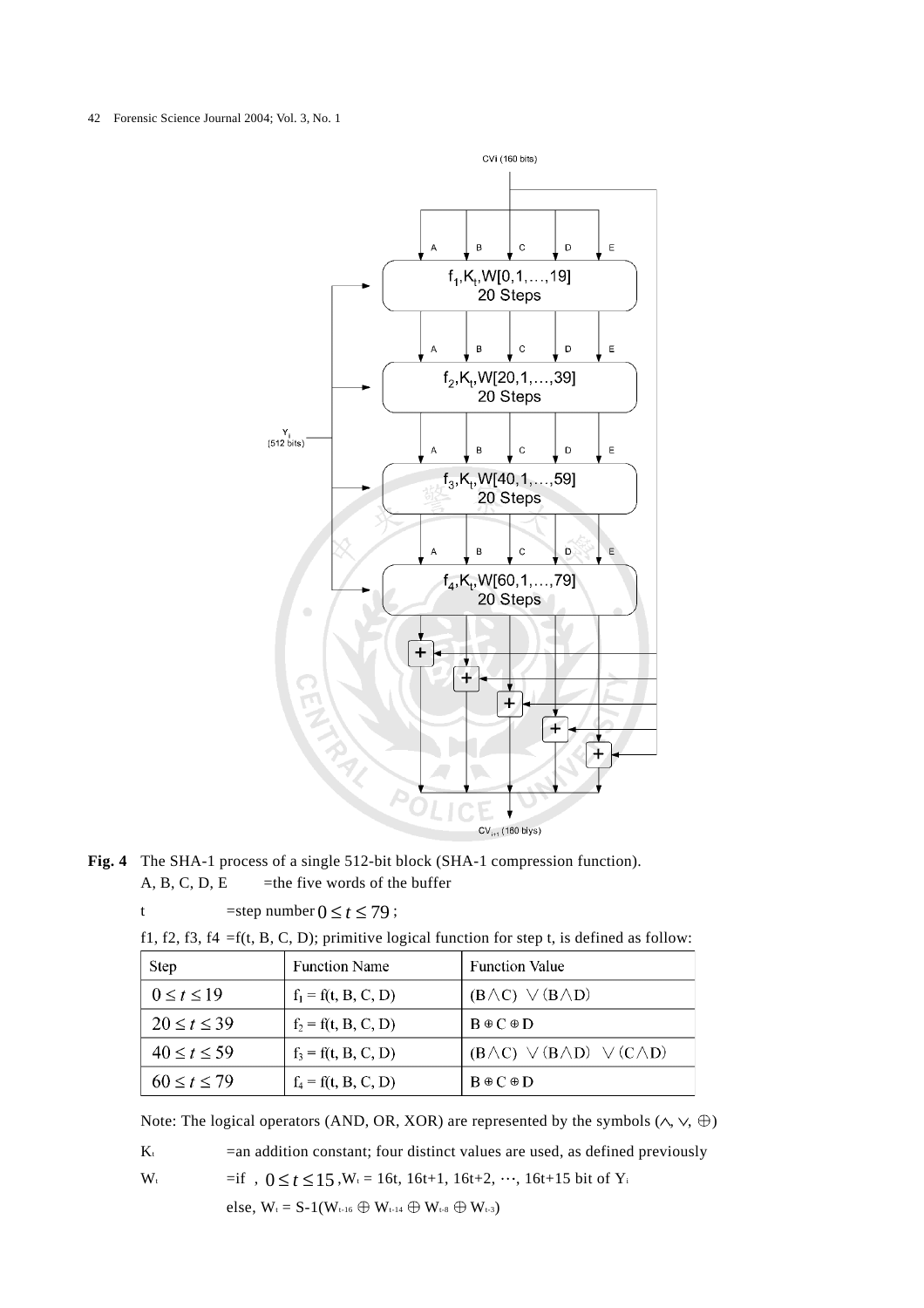| original                                                                          |                                                                                                                                                                                          |                                                                                    |                 |      | 192.168.100.100 19/Sep/2003:02:28:23 GET                                          |       |       |       |       |       |      |  |  |  |
|-----------------------------------------------------------------------------------|------------------------------------------------------------------------------------------------------------------------------------------------------------------------------------------|------------------------------------------------------------------------------------|-----------------|------|-----------------------------------------------------------------------------------|-------|-------|-------|-------|-------|------|--|--|--|
| message                                                                           |                                                                                                                                                                                          | /c/winnt/system32/cmd.exe?/c+dir HTTP/1.0 404 296                                  |                 |      |                                                                                   |       |       |       |       |       |      |  |  |  |
| original                                                                          | 192.168.100.100 19/Sep/2003:02:28:23 GET                                                                                                                                                 |                                                                                    |                 |      |                                                                                   |       |       |       |       |       |      |  |  |  |
| message                                                                           | /c/winnt/system32/cmd.exe?/c+dir HTTP/1.0 404 296                                                                                                                                        |                                                                                    |                 |      |                                                                                   |       |       |       |       |       |      |  |  |  |
| and SHA-1                                                                         | HG7uvnte5bHoFQMe+n0Uqa8XdYY=                                                                                                                                                             |                                                                                    |                 |      |                                                                                   |       |       |       |       |       |      |  |  |  |
| hash value                                                                        |                                                                                                                                                                                          |                                                                                    |                 |      |                                                                                   |       |       |       |       |       |      |  |  |  |
|                                                                                   | 49 57 50 46 49 54 56 46 49 48 48 46 49 48 48 32 49 57 47 83 101 112 47 50 48 48 51 58<br>48 50 58 50 56 58 50 51 32 71 69 84 32 47 99 47 119 105 110 110 116 47 115 121 115              |                                                                                    |                 |      |                                                                                   |       |       |       |       |       |      |  |  |  |
| decimal                                                                           |                                                                                                                                                                                          |                                                                                    |                 |      |                                                                                   |       |       |       |       |       |      |  |  |  |
| message                                                                           |                                                                                                                                                                                          | 116 101 109 51 50 47 51 109 100 46 101 120 101 63 47 99 43 100 105 114 32 71 84 84 |                 |      |                                                                                   |       |       |       |       |       |      |  |  |  |
|                                                                                   | 80 47 49 46 48 32 52 48 52 32 50 57 54 72 71 55 117 118 110 116 101 53 98 72 111 70                                                                                                      |                                                                                    |                 |      |                                                                                   |       |       |       |       |       |      |  |  |  |
|                                                                                   | 81 77 101 43 110 48 85 113 97 56 88 100 89 89 61                                                                                                                                         |                                                                                    |                 |      |                                                                                   |       |       |       |       |       |      |  |  |  |
| 59 184 84 41 59 164 78 41 59 108 108 41 59 108 108 76 59 184 38 161 118 107 38 84 |                                                                                                                                                                                          |                                                                                    |                 |      |                                                                                   |       |       |       |       |       |      |  |  |  |
|                                                                                   | 108 108 68 148 108 84 148 84 78 148 84 68 76 147 137 101 76 38 176 38 102 62 66 66<br>encrypted<br>40 38 4 77 4 40 118 131 68 84 38 68 131 144 41 118 120 118 160 38 176 87 144 62 75 76 |                                                                                    |                 |      |                                                                                   |       |       |       |       |       |      |  |  |  |
| decimal                                                                           |                                                                                                                                                                                          |                                                                                    |                 |      |                                                                                   |       |       |       |       |       |      |  |  |  |
| message                                                                           |                                                                                                                                                                                          | 147 101 101 126 38 59 41 108 76 171 108 171 76 84 184 164 183 147 132 178 50 66 40 |                 |      |                                                                                   |       |       |       |       |       |      |  |  |  |
|                                                                                   |                                                                                                                                                                                          | 118 179 21 183 155 9 174 121 118 87 66 108 17 71 58 78 11 144 166 166 73           |                 |      |                                                                                   |       |       |       |       |       |      |  |  |  |
|                                                                                   | 59 184 84 41 59 164 78 41 59 108 108 41 59 108 108 76 59 184 38 161 118 107 38 84                                                                                                        |                                                                                    |                 |      |                                                                                   |       |       |       |       |       |      |  |  |  |
|                                                                                   | 108 108 68 148 108 84 148 84 78 148 84 68 76 147 137 101                                                                                                                                 |                                                                                    |                 |      |                                                                                   |       |       |       |       |       |      |  |  |  |
| data matrix                                                                       | 76 38 176 38 102 62 66 66 40 38 4 77 4 40 118 131 68 84 38 68 131 144 41 118 120 118<br>160 38 176 87 144 62 75 76 147 101 101 126 38 59                                                 |                                                                                    |                 |      |                                                                                   |       |       |       |       |       |      |  |  |  |
| $3\times40$                                                                       |                                                                                                                                                                                          |                                                                                    |                 |      |                                                                                   |       |       |       |       |       |      |  |  |  |
|                                                                                   |                                                                                                                                                                                          |                                                                                    |                 |      | 41 108 76 171 108 171 76 84 184 164 183 147 132 178 50 66 40 118 179 21 183 155 9 |       |       |       |       |       |      |  |  |  |
|                                                                                   |                                                                                                                                                                                          |                                                                                    |                 |      | 174 121 118 87 66 108 17 71 58 78 11 144 166 166 73 00                            |       |       |       |       |       |      |  |  |  |
|                                                                                   | 6                                                                                                                                                                                        | $\overline{4}$                                                                     | $\overline{3}$  | 781  | 1580                                                                              | 1436  | 911   | 1086  | 1745  | 960   | 762  |  |  |  |
| Ceil <sub>1</sub>                                                                 | 1066                                                                                                                                                                                     | 1292                                                                               | 1213            | 995  | 766                                                                               | 1342  | 1270  | 1178  | 746   | 1794  | 917  |  |  |  |
|                                                                                   | 1301                                                                                                                                                                                     | 1781                                                                               | 1683            | 419  | 1498                                                                              | 1491  | 1474  | 1309  | 1238  | 1676  | 903  |  |  |  |
|                                                                                   | 1677                                                                                                                                                                                     | 926                                                                                | 1002            | 1225 | 1524                                                                              | 1310  | 1358  | 1605  | 974   | 842   |      |  |  |  |
|                                                                                   | 20                                                                                                                                                                                       | 15                                                                                 | 12              | 2812 | 5546                                                                              | 5232  | 3442  | 4006  | 6262  | 3462  | 2818 |  |  |  |
| Ceil <sub>2</sub>                                                                 | 3988                                                                                                                                                                                     | 4698                                                                               | 4416            | 3739 | 2824                                                                              | 4896  | 4530  | 4277  | 2680  | 6356  | 3478 |  |  |  |
|                                                                                   | 4492                                                                                                                                                                                     | 6521                                                                               | 6160            | 1483 | 5538                                                                              | 5412  | 5346  | 4804  | 4322  | 6096  | 3189 |  |  |  |
|                                                                                   | 5972                                                                                                                                                                                     | 3306                                                                               | 3621            | 4232 | 5613                                                                              | 4867  | 5027  | 5706  | 3310  | 2905  |      |  |  |  |
|                                                                                   | 15                                                                                                                                                                                       | 12                                                                                 | 10 <sup>°</sup> | 2207 | 4296                                                                              | 4132  | 2781  | 3189  | 4914  | 2722  | 2247 |  |  |  |
| Ceil <sub>3</sub>                                                                 | 3205                                                                                                                                                                                     | 3716                                                                               | 3498            | 3009 | 2253                                                                              | 3880  | 3536  | 3372  | 2101  | 4948  | 2816 |  |  |  |
|                                                                                   | 3441                                                                                                                                                                                     | 5172                                                                               | 4883            | 1152 | 4416                                                                              | 4270  | 4216  | 3810  | 3336  | 4812  | 2474 |  |  |  |
|                                                                                   | 4658                                                                                                                                                                                     | 2584                                                                               | 2850            | 3242 | 4464                                                                              | 3892  | 4012  | 4447  | 2511  | 2223  |      |  |  |  |
|                                                                                   | 42                                                                                                                                                                                       | 35                                                                                 | 30              | 6368 | 12298                                                                             | 11968 | 8182  | 9288  | 14188 | 7866  | 6552 |  |  |  |
| Ceil <sub>4</sub>                                                                 | 9398                                                                                                                                                                                     | 10786                                                                              | 10166           | 8827 | 6578                                                                              | 11276 | 10166 | 9757  | 6058  | 14208 | 8296 |  |  |  |
|                                                                                   | 9772                                                                                                                                                                                     | 15031                                                                              | 14184           | 3301 | 12878                                                                             | 12366 | 12206 | 11066 | 9526  | 13936 | 7083 |  |  |  |
|                                                                                   | 13386                                                                                                                                                                                    | 7438                                                                               | 8241            | 9206 | 12993                                                                             | 11371 | 11707 | 12774 | 7084  | 6307  |      |  |  |  |